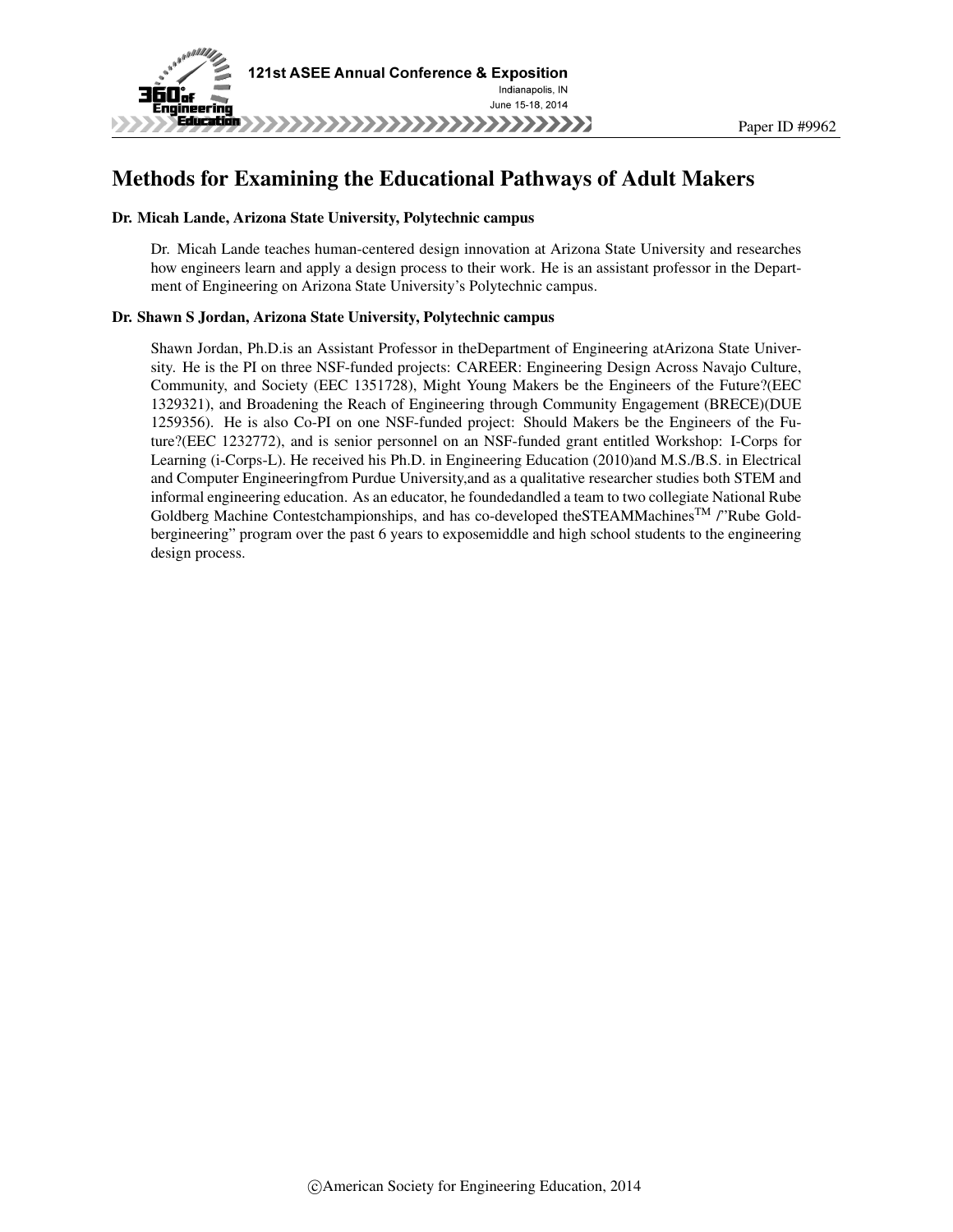# **Methods for Examining the Educational Pathways of Adult Makers**

#### **Abstract**

This paper presents our methods for examining the educational pathways of adult Makers. Through critical incident interviews and artifact elicitation interviews of a segment of Makers collected at Maker Faire events, we seek to develop a theory based on the knowledge, skills, attitudes, and pathways of Makers to inform future innovations in formal engineering education, specifically in the areas of *practical ingenuity, creativity* and *lifelong learning* of our future engineers. Our primary research questions are: **(RQ1)** What knowledge, skills, and attitudes do Makers possess that could be related to engineering? and **(RQ2)** How do pathways of Makers intersect with engineering? The focus of this paper is to convey our methods for this work.

### **Introduction**

We can probably all recall a friend or colleague who fits Apple's Think Different tribute to the practically ingenious. While sometimes they succeed in making big changes, they often lack requisite resources to fully realize their dreams - resources that could be facilitated by engineering training. Building on the work understanding student engineering pathways, our research seeks to examine the community of self-described Makers engaged in informal engineering education and tinkering activities. As Makers embolden characteristics from the *Engineer of 2020*, and in particular *practical ingenuity*, *creativity*, and propensity toward *lifelong learning*, we explore the question: **Should Makers be the engineers of the future?**

Using qualitative research methods of critical incident interviews, artifact and context elicitation interviews, we are developing a theory describing Makers and their engineering education pathways. Our primary research questions are: **(RQ1)** What knowledge, skills, and attitudes do Makers possess that could be related to engineering? and **(RQ2)** How do pathways of Makers intersect with engineering?

This study is grounded in the conceptual frameworks of Bloom's taxonomy and pathways theory, which provides a useful means to knowledge, skills and attitudes Makers may posses as well as engineering pathway decisions. A total of 36 participants are being sampled purposefully and equally stratified across the dimensions of age (college age and post-college age Makers) and engagement (through their formal engineering education, informal engineering education and tinkering activities). The study population is being over-sampled for underrepresented groups based on ethnicity and gender.

### **What is a Maker?**

The Make movement is a phenomenon to describe the tinkering, hacking, re-making, and creating of technical artifacts, often done without prior expertise. Making comes from an imaginative, creative mind-space, done outside the confines of established engineering education curricular activities. Making has a do-it-yourself ethos and is historically rooted in efforts like *Popular Mechanics* magazine who demystified everyday stuff for hobbyists and the *Whole Earth Catalog: Access to Tools*<sup>1</sup> who surveyed everyday tools for the counterculture movement of the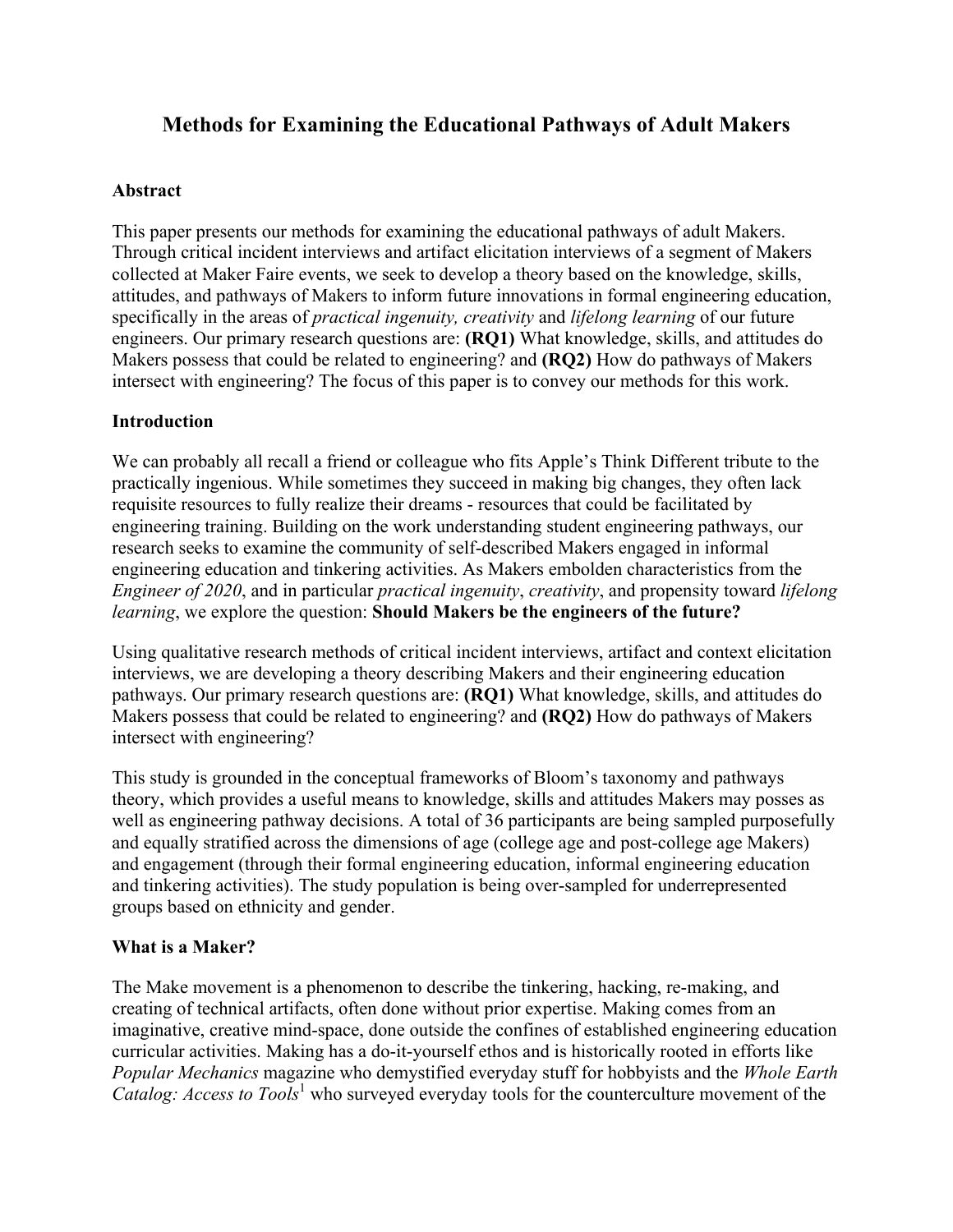1960s. Additional real-world touchstones are the growth of Radio Shack stores and the 1980s television program MacGyver where the lead character would resolve each episode's predicament by fashioning an escape plan out of found objects.<sup>2</sup> Technology and sharing of information via the Internet has greatly increased the ability for smaller communities with shared interests to coalesce and grow.

The label "Maker" is a self-determined one assigned by affinity or involvement in a larger Making community. Makers are do-it-yourself-minded individuals participating in informal communities (doing-it-with-others) that support and celebrate building and prototyping technical proof-of-concept exploration and ad-hoc product development. A Maker is a modern-day tinkerer and hands-on doer and fashioner of stuff. The range of expertise could be large but novices and experts alike share an enthusiasm and appreciation for building and creation. Individuals and groups embark on projects of all sorts, led primarily by their interests and curiosities, informed by their skills or the skills they want to learn. They make creative efforts like fire-breathing robots as performance art, combining contributions from community members with electrical, mechanical and embedded systems know-how<sup>3</sup> or construct intricate, wooden geometric puzzles CNC'd from exotic woods commissioned by patrons. <sup>4</sup> They show off their work readily and share their technical recipes with those interested.

Makers participate in communities of practice. They populate maker spaces and hacker spaces<sup>5</sup> and use commercial ventures like Tech  $\text{Stop}^6$  to gather with other Makers. A significant part of such participation is to benefit from opportunities to continue learn from, teach and mentor other Makers.

*Make* magazine and the Maker Faire are champions of the Make movement and described as "a central organ of the maker movement".<sup>7</sup> Founded in 2006 as a quarterly publication, *Make* magazine presents "DIY Projects, Inspiration, How-tos, Hacks, Mods & More".<sup>8</sup> Its pages celebrate the people engaged in making and is a modern-day equivalent of the *Whole Earth Catalog* crossing technology with the category of tools covered. *Craft* and *Ambidextrous Journal of Design* have been additional efforts to capture the people and processes of crafting and design thinking respectively. Maker Faire has been an outreach effort of *Make* magazine, convening flagship, multi-day fair events in select cities and supporting smaller, regional one-day events around the country. Its credo is to "celebrate arts, crafts, engineering, science projects and the DIY mindset."<sup>8</sup> The first Maker Faire was in the San Francisco Bay Area in 2006, attracting 100 exhibitors and 40,000 attendees. In 2010, the Bay Area Maker Faire hosted 1,000 makers and had 80,000 in attendance.<sup>9</sup> Maker Faires have been held there since then, with Austin added for 2007 and 2008, and Detroit and New York in 2010 and 2011.

Makers volunteer to exhibit at Maker Faire festivals. They are assigned a 4' x 10' (or larger) space inside an exhibition hall or an outdoor area to then set up their exhibits and demonstrations. There are also workshops and talks on a main stage as well as special events scheduled throughout the event. For the flagship Maker Faire events, attendees pay a nominal entry fee for a ticket (\$20-28) for admittance on one of the 2-day weekend festival. It is a place where Makers come and share what they have made and learned.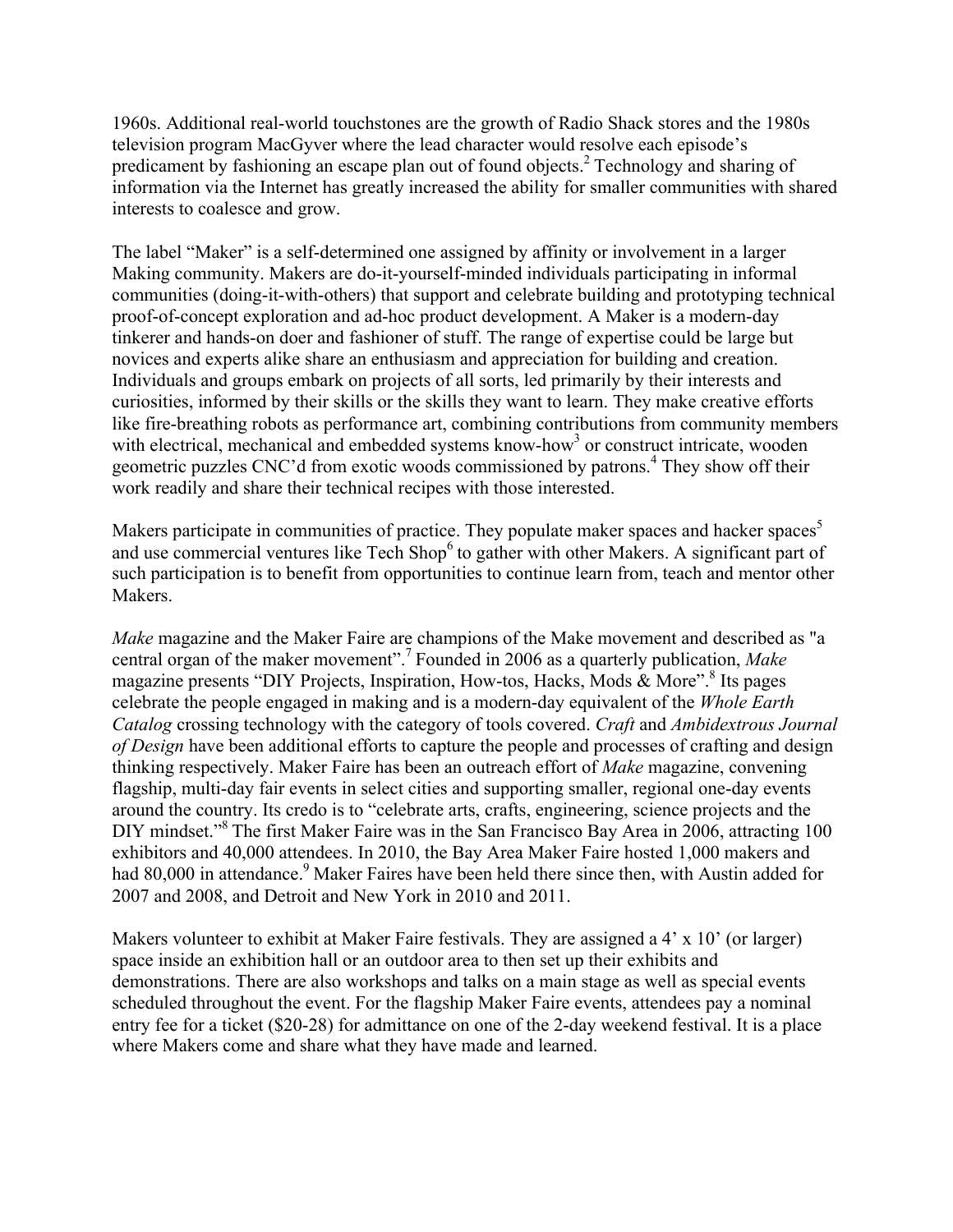In addition to studying the educational pathways of Makers, we also have additional ongoing work to explore what Making is, and what the Maker Community is. We allow Makers to selfidentify through their participation in and attendance at Maker Faire events, and ask for them to define Making and Engineering. The similarities (and differences) between these areas are discussed by the authors in another paper.<sup>10</sup>

## **Research Design**

This research is guided by the following research questions and research design. Our constructivist grounded theory research questions are:

- *RQ1.* What **knowledge**, **skills**, and **attitudes** do **Makers** possess that could be related to **engineering**? *(Makers as engineers)*
- *RQ2.* How do **pathways of Makers intersect with engineering**? *(Makers' pathways to engineering)*

Crotty's<sup>11</sup> four elements of a research study (epistemology, theoretical perspective, methodology, and methods) informed the research design. The elements of Crotty are particularly salient for our rigorous research design because they inform each other; epistemology informs theoretical perspective which informs methodology which informs the selection of methods. Table 1 describes the four elements, specific theories and methods selected for this study and the rationale.

|                                                      | <b>Definition</b>                           | <b>Selected</b>                                                                                                           | <b>Rationale</b>                                                                                                                                                                                                    |
|------------------------------------------------------|---------------------------------------------|---------------------------------------------------------------------------------------------------------------------------|---------------------------------------------------------------------------------------------------------------------------------------------------------------------------------------------------------------------|
| Epistemology<br><i>informs:</i>                      | Theory of<br>knowledge                      | Constructivism<br>Knowledge is constructed<br>through human-world<br>interaction <sup>12</sup>                            | To understand how and what Makers<br>learn through their creations                                                                                                                                                  |
| <b>Theoretical</b><br>Perspective<br><i>informs:</i> | Philosophy that<br>informs<br>methodology   | Constructionism<br>Meaning is created through<br>constructing & sharing<br>artifacts <sup>13</sup>                        | To understand how Makers create<br>meaning through the design and sharing<br>of their creations                                                                                                                     |
| Methodology<br><i>informs:</i>                       | Design connecting<br>methods to<br>outcomes | Constructivist Grounded<br><i>Theory</i><br>Researcher is the author of<br>participant's voice and<br>$\rm{meaning}^{14}$ | Little is known <sup>15</sup> about what Makers<br>know and their pathways. Methods must<br>be sensitive to study objectives: to<br>understand what Makers learn and how<br>their pathways intersect w/engineering. |
| <b>Methods</b>                                       | Implementation of<br>methodology            | Screening questionnaire<br>Artifact elicitation interviews<br>Critical incident technique<br>interviews                   | To screen potential participants<br>To understand Makers' creations /<br>knowledge / skills learned by creating<br>To study Makers' attitudes about and<br>pathways intersecting with engineering                   |

**Table 1**: Elements of a Research Study by  $Crotty$ <sup>11</sup>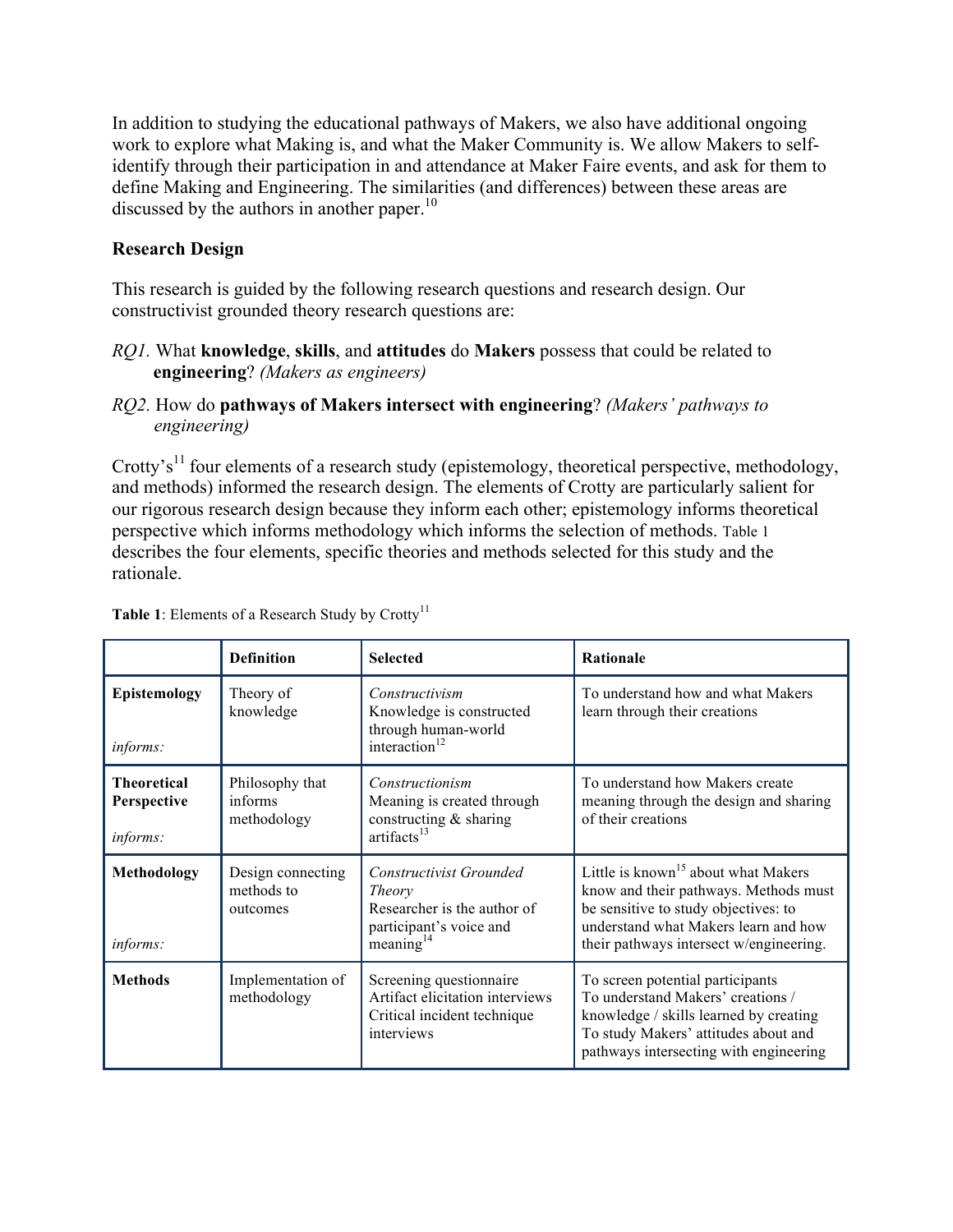#### **Research Methods**

The study will begin with administering a participant screening questionnaire to potential participants, followed by an initial stratified purposeful sampling of participants who meet criteria self-identifying as Makers and being adults (18 or older). Artifact elicitation interviews, based on the method of photo elicitation,  $16$  and critical incident technique interviews<sup>17</sup> of approximately 1 hour each will be administered to all participants. Several times throughout the study, part of the research team will conduct an inductive analysis on the transcribed interviews (generating theory from the data), which will feed back to inform questions asked in the interview protocol. Simultaneously, another part of the research team will conduct a deductive analysis (fitting data to existing theory) based on relevant theories, including Bloom's taxonomy, pathways theory, social-cognitive career theory, adult learning theory, identity theory, motivation theory, and retention theory. The results from the inductive and deductive analyses will be triangulated to generate a preliminary theory of Maker knowledge, skills, attitudes, and pathways. New theories discovered from the inductive analysis but absent in the deductive analysis will inform the theoretical sampling cycle (see Figure 1) to choose additional participants to explore the new themes in more depth. Once saturation has been reached in the theoretical categories, the final results including a theory and profiles of individual Makers will be developed. This triangulated theory, inductively grounded in data and deductively connected to literature, will describe the knowledge, skills, and attitudes of Makers, along with how their pathways intersect with formal engineering education.



**Figure 1**: Research process (adapted from Martin<sup>18</sup> which also uses constructivist grounded theory to study the educational experiences of engineering students)

### *Population and Sampling*

This study will sample the population of adult Makers (see Figure 2) in order to understand how their paths intersect with formal engineering education. The results from this study will inform a future pipeline study of young Makers and their consideration of careers in engineering. We will seek out Makers who participate in Maker Faires around the country, in addition to Makers who publish articles in *MAKE* magazine. Exhibitors at two flagship Maker Faires will be recruited (see Table 2) to create a pool of potential participants (the Bay Area Maker Faire draws over 500 exhibitors).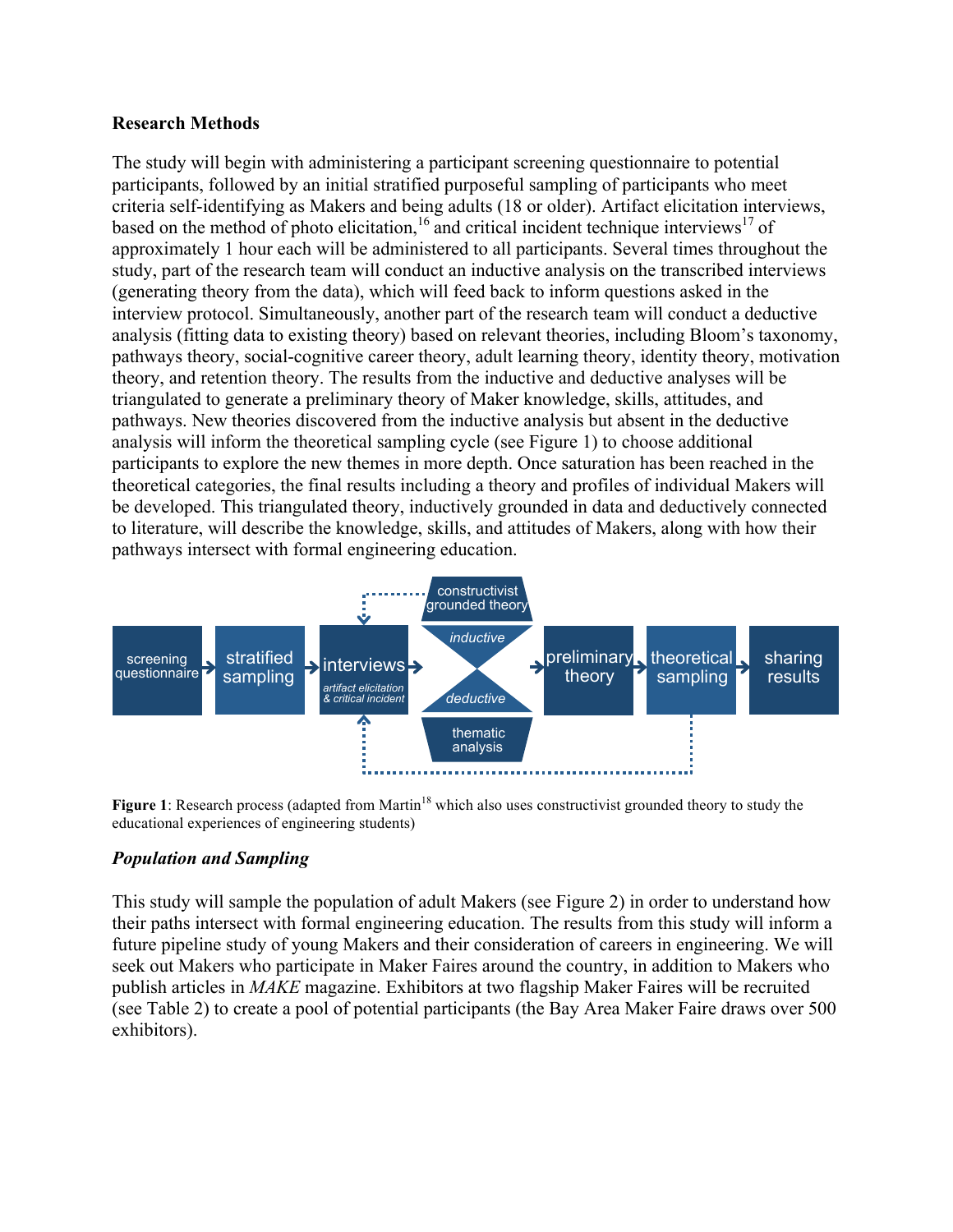**Table 2:** Participant recruitment and interview opportunities (potential participant pool, location, date)

| 1500 Makers <sup>*</sup> at New | 1000 Makers <sup>*</sup> at Bay | 1500 Makers <sup>*</sup> at New | 1000 Makers <sup>*</sup> at Bay |
|---------------------------------|---------------------------------|---------------------------------|---------------------------------|
| York Maker Faire                | Area Maker Faire                | York Maker Faire                | Area Maker Faire                |
| September 2012                  | May 2013                        | September 2013                  | May 2014                        |
|                                 |                                 |                                 |                                 |

\*number of Makers exhibiting at 2010 events<sup>9</sup>



**Figure 2:** Target population for this proposal  $(N = 36)$ 

In order to answer the research questions about Makers, a stratified purposeful sampling strategy<sup>19</sup> will be used for initial selection of the participants. Participants will be selected to maximize variation across the strata described in Table 3, while oversampling for underrepresented groups and ensuring that all participants self-identify as Makers. This sampling strategy is appropriate to target the Maker population relevant to the research questions, whereas representative sampling may not provide a complete picture of knowledge, skills, attitudes, and pathways of Makers necessary to inform theory generation. Each participant will receive a monetary incentive for their time.

**Table 3**: Stratifications for purposeful sampling

| <b>Primary Strata</b> |                                                                                                                                                                                                                                                                                      | <b>Secondary Strata</b>                                                                                                                         |  |
|-----------------------|--------------------------------------------------------------------------------------------------------------------------------------------------------------------------------------------------------------------------------------------------------------------------------------|-------------------------------------------------------------------------------------------------------------------------------------------------|--|
|                       | Self-identified Maker<br>With/without formal engineering education<br>experience (e.g., engineering degree)<br>With/without informal engineering education<br>experience (e.g., robotics team, hacker space)<br>Member of an underrepresented group based on<br>ethnicity and gender | With/without an engineering-related career<br>٠<br>With/without an engineering-related hobby<br>Years of experience as a Maker<br>Range of ages |  |

Makers who have a formal engineering education degree will provide insight into how formal engineering education has helped them in their who have chosen pathway. Makers who have informal engineering education experience (e.g., robotics team) will provide breadth to the study and illuminate how informal education experiences influence engineering pathways and career choices.

Following analysis of data from an initial group of participants, a Preliminary Theory will be developed and theoretical sampling done "on the basis of the emerging concepts, with the aim being to explore the dimensional range or varied conditions along which the properties of concepts vary".<sup>15</sup> Theoretical sampling will strengthen the theory through purposeful selection of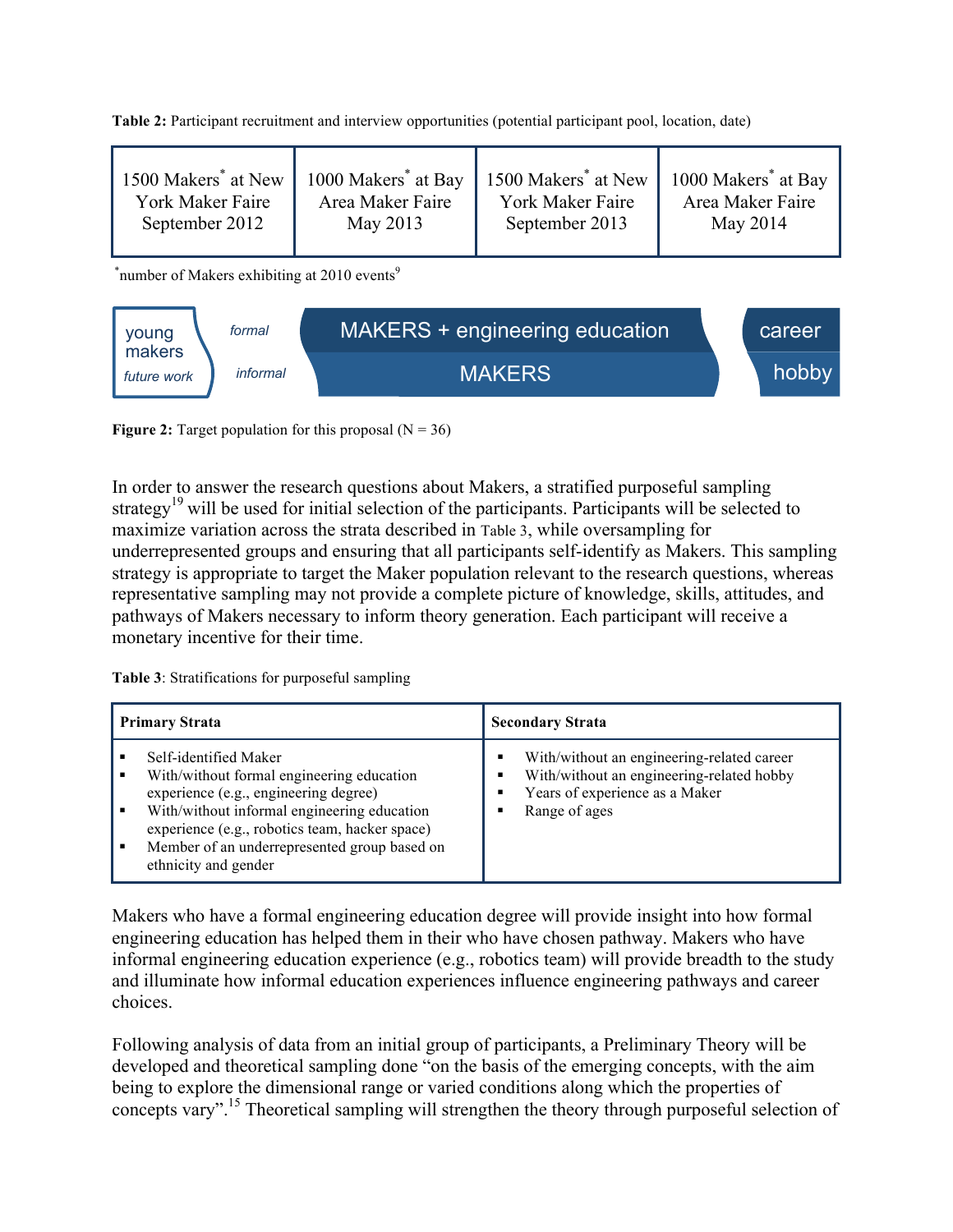participants who address weaknesses in the emergent theory, which is a key feedback element to a strong parallel inductive-deductive research design. Additional participants will be sampled until theoretical saturation in the model is reached.

By way of our qualitative study research design, we estimate that 36 participants is a responsible number for our proposed study of Makers. We seek to identify factors and see this as a first step to explore our research questions; we do not claim to generalize or predict, so a smaller N is appropriate for our study aims. With our qualitative research approach, the exploratory nature of our research questions and theory-building efforts, we do expect that our number of interviews will produce more than enough "thick description" for the study's purpose to discern a pattern about participants' knowledge, skills, attitudes and pathways through artifact elicitation and critical incident technique interviews.

We acknowledge that there are limitations to our qualitative approach but also opportunities in the short and longer term to address them. Chief among limitations are that these findings will not be generalizable. Planned future work surveying Young Makers, however, may address this and concerns about sample size. With qualitative data, our primary limitations are resources. We target Maker Faire community events as the best opportunity to both recruit and interview possible participants. We expect to exceed 2X-6X the expected 36 participants in these recruiting and screening questionnaire efforts as to do be able to use strategic maximum purposeful sampling strategy to select at least 5 self-identified Makers from each of our primary sampling strata: 1) with formal engineering education experience 2) without formal, 3) with informal engineering education experience, 4) without informal. We propose to begin with an initial stratified purposeful sampling strategy to reach *saturation* around a pattern for participants by our primary (those listed above plus by underrepresented group based on ethnicity and gender) and secondary strata criteria (with or without engineering-related career or hobby, years of experience as a Maker and range of ages), as highlighted in Table 3 of the proposal. We will supplement by additional theoretical sampling for participants as needed in phases 2, 3, and 4 of data collection and allow for at least 10 additional participants in these phases.

As a benchmark, the April 2012 issue of the *Journal of Engineering Education* featured a number of qualitative studies with similar or smaller Ns of  $20^{20}$  and 14.<sup>21</sup> We are beyond the size of a typical qualitative study and feel confident that our research design population and sampling approach is sufficient. Future work, particularly with the Young Maker population may extend this work in a larger N study by using quantitative methods.

### *Data Collection*

### *Screening Questionnaire*

Potential participants will be asked to complete a short online screening questionnaire, and the results will be collected in a database. The questionnaire will consist of multiple choice and short answer questions check for self-identification as a maker, collect age, demographic, and years as a Maker data, determine if potential participants have formal or informal engineering education experience, and determine if potential participants have an engineering-related career or hobby. Results from the questionnaire will be used to select initial participants using the stratified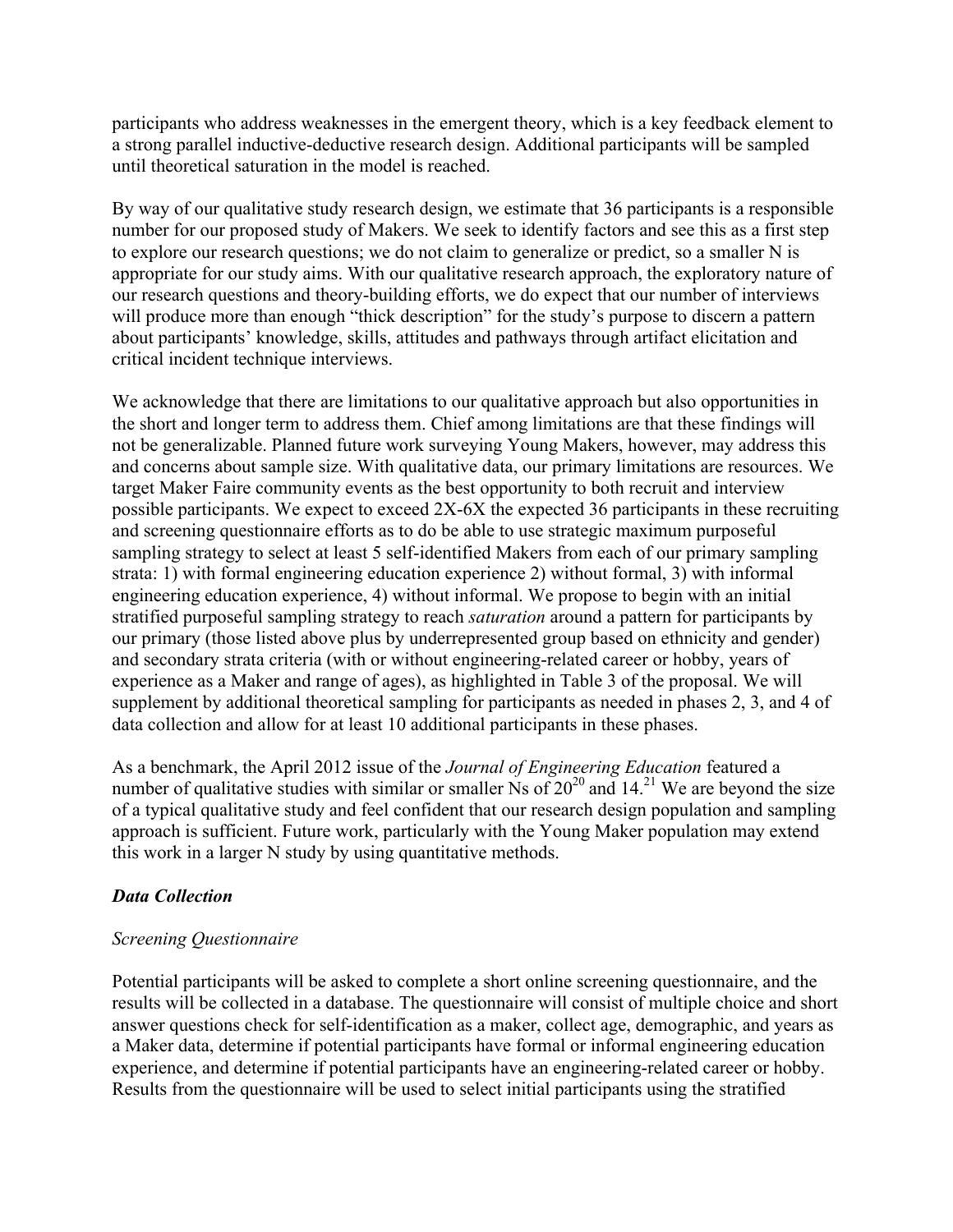purposeful sampling strategy described above, and also used to contextualize the critical incident technique interview questions.

#### *Artifact Elicitation Interviews*

A semi-structured artifact elicitation interview are conducted in person (or via Skype if necessary) to examine the knowledge and skills a Maker develops as a result of making creations, and the attitudes they have about making, engineering, and their careers. The interview will rely on a physical artifact/creation that the Maker has created, and begin with asking him or her to describe the artifact. Further questions (see Table 4) will also rely on references to the artifact to elicit "thick description", $^{22}$  and questions in later interviews will evolve based on emergent themes discovered during early analysis. Data collection will occur primarily at Maker Faires, which are a pragmatic choice because a large number of Makers will attend with their creations.

### **Artifact elicitation interviews extend the qualitative inquiry approach of photo**

elicitation,<sup>23, 24, 25, 26</sup> where interviews that rely on photos "evoke information, feelings, and memories that are due to the photograph's particular form of representation"  $24$  and stimulate "latent memory, reducing areas of misunderstanding, eliciting longer and more comprehensive accounts of ideas... eliciting values and beliefs, and connecting to core definitions of the self to society, culture, and history".  $27$  In addition, photo elicitation method has been used successfully in engineering education,  $2^{7}$ ,  $2^{8}$ ,  $2^{9}$  science,  $3^{0}$  and math<sup>31</sup> as both a research and pedagogical method. Artifacts created by Makers are similar to photos in the sense that they embody the knowledge, skills, and attitudes that Makers hold, making artifact elicitation an appropriate choice to study the concepts in RQ1.

### *Constructivist Critical Incident Technique Interviews*

A semi-structured constructivist critical incident technique interview<sup>32, 33, 34</sup> are conducted in person (or via Skype if necessary) to examine the educational and career pathways of Makers and how they intersect with formal engineering education and careers in engineering. The interview will consist of questions (see examples, Table 4) designed to examine college and career decision points and how they relate to engineering. Interview questions in later interviews will evolve to address emergent themes discovered in interviews with earlier participants. Klein<sup>34</sup> used critical incident technique interviews to study decision making in a variety of fields, and the method have been used very successfully in engineering education research.<sup>35-40</sup> This technique aligns well with RQ2 to understand decision points contributing to pathways intersecting with engineering.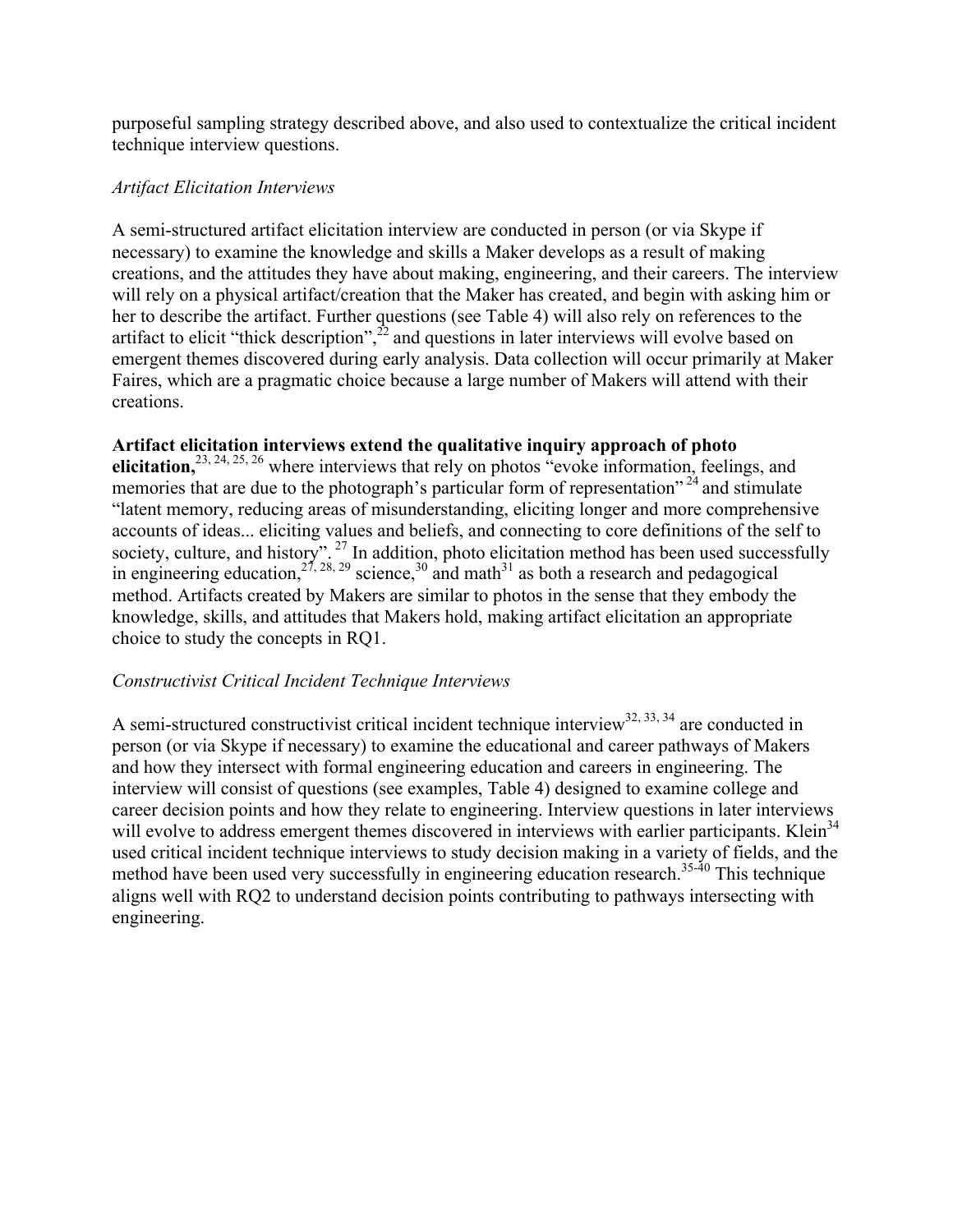**Table 4**: Sample interview questions

| <b>Instrument</b>                        | <b>Sample Questions</b>                                                                                                                               | <b>Research Question</b>                       |
|------------------------------------------|-------------------------------------------------------------------------------------------------------------------------------------------------------|------------------------------------------------|
| Artifact elicitation<br>interview        | What skills did you have to learn to build [ <i>project</i> ]?<br>How does your passion for [ <i>project</i> ] relate to your<br>job?                 | RQ1: Maker knowledge, skills,<br>and attitudes |
| Critical incident<br>technique interview | Tell me about a time when you decided what to study<br>in college.<br>Tell me about a time when you decided not to pursue<br>a career in engineering. | RQ2: Maker pathways                            |

#### *Data Analysis*

Interview transcriptions will be analyzed in parallel both inductively and deductively to generate a theory. One part of the research team will use open coding<sup>15</sup> and theoretical memoing<sup>41</sup> to conduct the constructivist grounded theory<sup>14</sup> inductive analysis. Sorting and theoretical coding<sup>41</sup> will be used to connect the resultant themes into a theory. Simultaneously, other members of the research team will deductively analyze the data using thematic analysis $42$  based on a coding scheme derived from the relevant conceptual frameworks described in Table 5. Once complete, the deductive analysis will be used in a confirmatory and triangulatory capacity for the inductive analysis and uncover theoretical "holes" that will inform the next round of theoretical sampling for new participants.

Data will be collected through qualitative interviews of Makers using the described methods of artifact elicitation and critical incident interviews. In the *deductive* phase 1 of data analysis, we will create coding schemes theoretically based on Bloom's Taxonomy (RQ1) and Pathways Theory (RQ2). One member of the research team will lead a thematic analysis of the interview transcripts using these coding schemes. In a parallel and independent process, another member of the research team will lead an initial, *inductive* phase 1 of data analysis using constructivist grounded theory methodology by open coding, memoing and sorting to find patterns of the phenomena and build theory around both RQ1 and RQ2. At the end of phase 1 (Fall 2012), and again by subsequent phase 2 (Spring 2013), phase 3 (Fall 2013), and phase 4 (Spring 2014), the findings from the deductive approach and the inductive approach will be triangulated to ensure coverage and strengthen the resultant theory. This schedule allows for iterative analysis cycles through the development of a preliminary theory, refinement of the data collection instruments, and collection and analysis of additional data. It will also inform the questions asked in the subsequent interview protocols and allow for flexibility to explore areas of curiosity. We describe this as a parallel inductive-deductive theory-generating design approach.

Bloom's Taxonomy and Pathways Theory are our primary theoretical frameworks and basis for our coding scheme for the initial phase of deductive data analysis (see Table 5).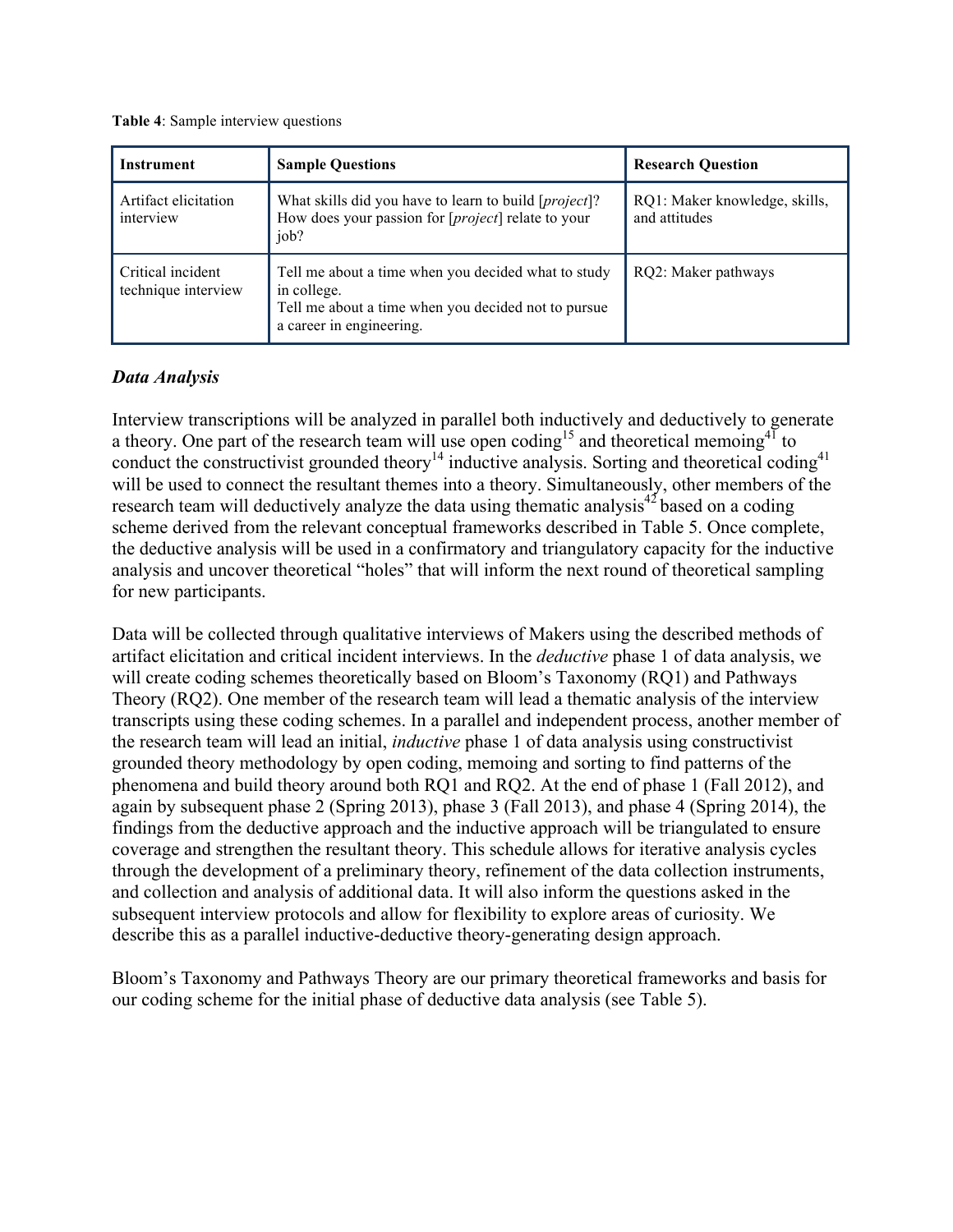**Table 5**: Theories informing theoretical coding for deductive analysis

| <b>Conceptual Framework</b>    | Relevance                                                                                                           |
|--------------------------------|---------------------------------------------------------------------------------------------------------------------|
| Bloom's Taxonomy <sup>43</sup> | RQ1: knowledge (cognitive), skills (psychomotor), and<br>attitudes (affective)                                      |
| Pathways Theory <sup>44</sup>  | <i>RQ2</i> : multiplicity of <i>pathways</i> (rather than pipeline) into<br>and out of formal engineering education |

# **Expected Results: Maker Theory**

The synthesized theory will identify knowledge and skills of Makers that relate to engineering, in addition to their attitudes about engineering and how their pathways have (or have not) intersected with formal engineering education. This theory will be of particular use to the engineering education community aspiring for the engineer of 2020 and beyond. It will also be useful to researchers studying pathways, student attraction and retention, and informal science and engineering education. The theory will also be transferable to other disciplines interested in attracting Makers.

## **Future Work**

Our future planned research will use the Maker Theory to inform the study of young Makers and their STEM pathways to college and career success (see Figure 3).



**Figure 3**: Future work to inform study of young Makers with Maker Theory

This study will advance the currently limited knowledge of the Maker community by developing theory characterizing Makers and their pathways through the lens of formal engineering education. The aim is to establish evidence as to how Makers embody specific attributes of the *Engineer of 2020* and discover additional attributes of Makers that could define the engineer of the future. By highlighting such connections to engineering, the results will inform subsequent planned research of "early makers" (pre-college age) and their pathways to successful engagement in engineering.

The results of this study can transform the conversation of who the engineer of the future could be, linking "making" with engineering in the same way that students who excel in science and math are pointed toward engineering by parents and career counselors. By sharing a diverse (gender and ethnicity) set of success profiles of engineering Makers widely in the formal education system (students, K-12 school administrators, university leaders, and admissions officers) and to Makers both online and at Maker community events, we aim to illuminate pathways for Makers to become the engineers of the future. In addition, this study could inform future innovation in formal engineering education pedagogy based on successful attributes of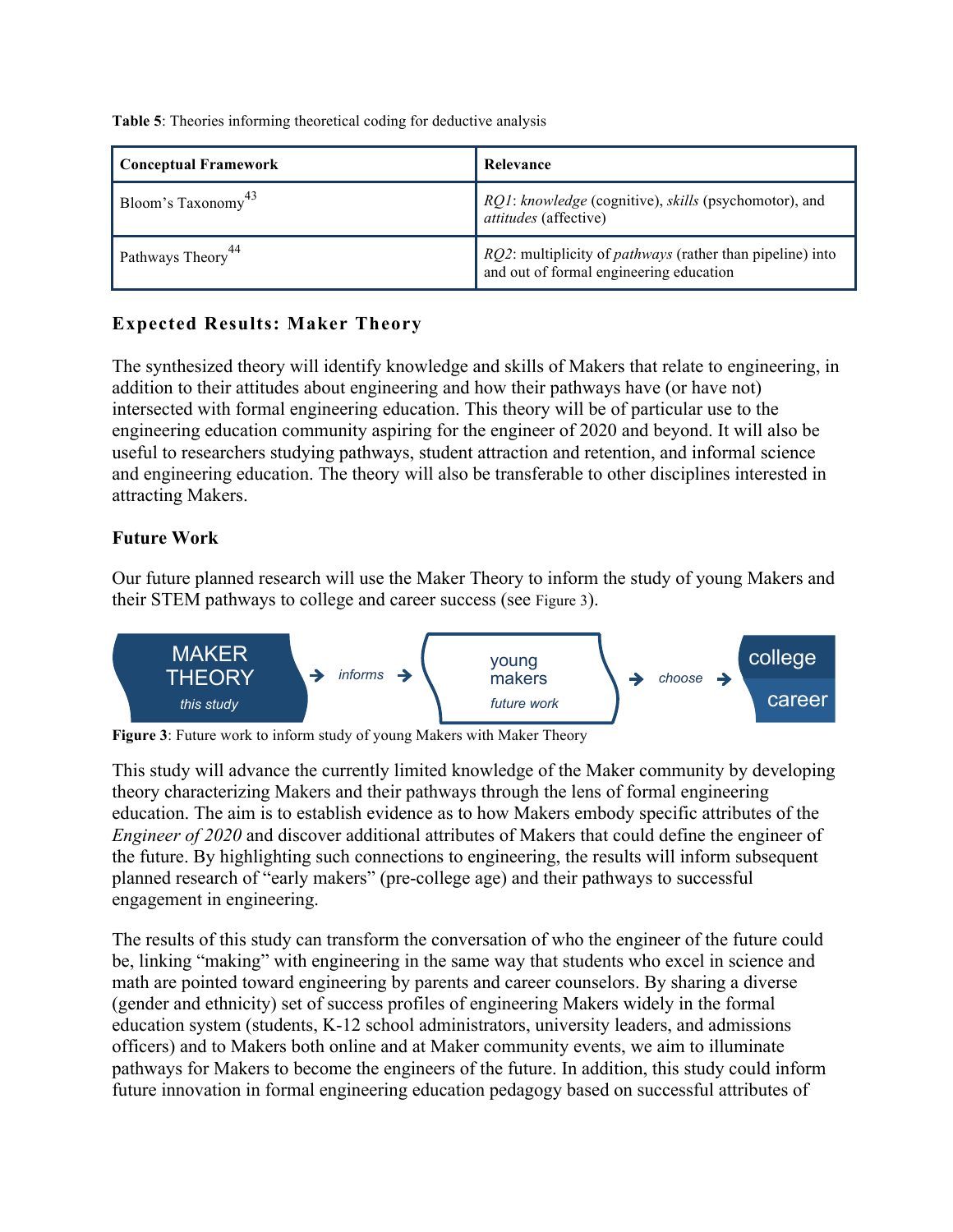informal engineering education and tinkering activities. By characterizing the engineering activities of Makers, this study will provide a scholarly foundation to awarding academic credit to both students and lifelong learners for their informal engineering education experiences.

#### **Acknowledgements**

This material is based upon work supported by the National Science Foundation under Grant No. 1232772.

#### **References**

- 1. Brand, S. (1971). The last whole earth catalog: Access to tools. New York: Random House.
- 2. McFedries, P. (2007, June) The hobbyist renaissance. IEEE Spectrum.
- 3. Heile, A. (2006). Survival research labs. *Ambidextrous Journal of Design: Endless Summer 2006,* 26-29. Retrieved February 10, 2012 from http://ambidextrousmag.org/issues/04/pdf/i4p27-29.pdf.
- 4. Yen, C. (2008). Lee Krasnow: A puzzling designer. *Ambidextrous Journal of Design: Secret Winter 2008,*  15-17. Retrieved February 10, 2012, from http://ambidextrousmag.org/issues/08/article.php?i8p15\_17.
- 5. Tweney, D. (2009, March 29). DIY freaks flock to 'hacker spaces' worldwide. Wired. Retrieved April 13, 2013 from http://www.wired.com/gadgetlab/2009/03/hackerspaces.
- 6. Tech Shop (n.d.). Retrieved February 10, 2012, from http://techshop.ws.
- 7. More than just digital quilting. (2011, December 3). The Economist. Retrieved April 7, 2013, from www.economist.com/node/21540392.
- 8. MAKE Magazine. (n.d.). Retrieved December 28, 2013, from http://www.makezine.com
- 9. Honey, M., & Siegel, E. (2010). Proceedings from the Innovation, Education & Maker Movement Workshop. New York Hall of Science.
- 10. Oplinger, J., A. Heiman, M. Dickens, C. Foster, S. Jordan & M. Lande (2014). Making and engineering: Understanding similarities and differences. *Proceedings of the 2014 American Society for Engineering Education (ASEE) Annual Conference & Exposition*, Indianapolis, IN.
- 11. Crotty, M. (1998). The foundations of social science research: Meaning and perspective in the research process. Thousand Oaks, CA: Sage Publications.
- 12. Piaget, J. (1967). Logique et connaissance scientifique [Logic and scientific knowledge]. Dijon, France: Gallimard.
- 13. Papert, S. (1991). Situating constructionism. In I. Harel & S. Papert (Eds.) *Constructionism.* Norwood, NJ: Ablex Publishing.
- 14. Charmaz, K. (2006). *Constructing grounded theory.* Thousand Oaks, CA: Sage Publications.
- 15. Strauss, A., & Corbin, J. (1998). *Basics of qualitative research: Techniques and procedures for developing grounded theory* (2nd ed.). Thousand Oaks, CA: Sage.
- 16. Harper, D. (2002). Talking about pictures: A case for photo elicitation. *Visual Studies*, 17(1), 13-26.
- 17. Flanagan, J. (1954). The critical incident technique. *Psychological Bulletin*, 51, 327-58.
- 18. Martin, J., Simmons, D., & Archer, E. (2010) The role of African American fraternities and sororities in engineering students' educational experiences at a predominantly White institution. *Proceedings of the Frontiers in Education (FIE) Conference*, Arlington, VA.
- 19. Patton, M. Q. (2002). *Qualitative research & evaluation methods* (3rd ed.). Thousand Oaks, CA: Sage Publications.
- 20. Daly, S.R., Adams, R.S. & Bodner, G.M. (2012). What does it mean to design? *Journal of Engineering Education*, 101 (2), 187-219.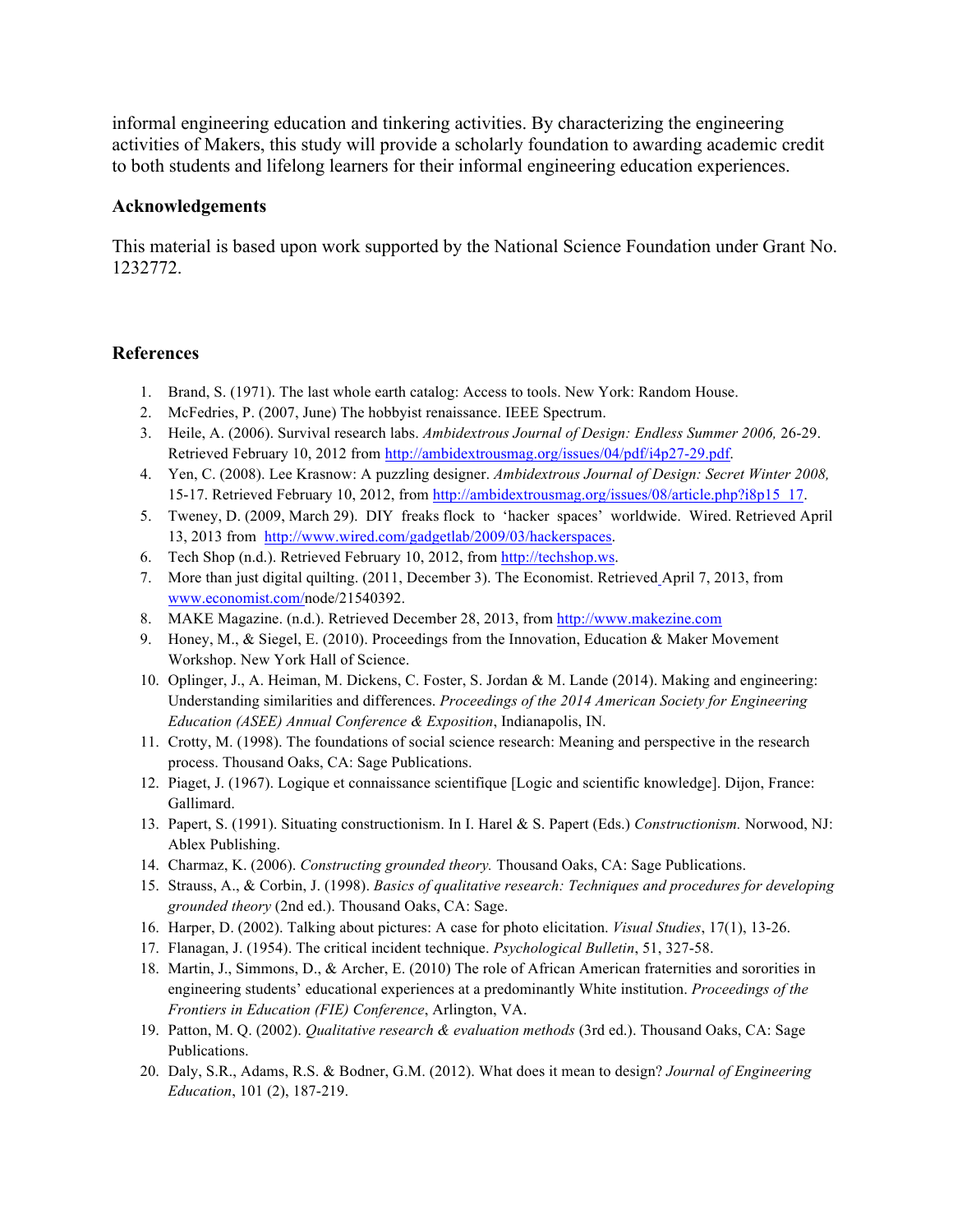- 21. Magana, A.J., Brophy, S.P. & Bodner, G.M. (2012). Computational Simulations as Learning Tools. *Journal of Engineering Education*, 101 (2), 220-243.
- 22. Geertz, C. (1973). *The interpretation of cultures: Selected essays.* New York: Basic Books.
- 23. Clark-Ibanez, M. (2004). Framing the social world with photo elicitation interviews. *American Behavioral Scientist,* 47(12), 1507-1527.
- 24. Harper, D. (2002). Talking about pictures: A case for photo elicitation. *Visual Studies*, 17(1), 13-26.
- 25. Harrison, B. (2002). Photographic visions and narrative inquiry. *Narrative Inquiry* 12 (1), 87-111.
- 26. Prosser, J. (1998). *Imaged-based research.* London: Falmer Press.
- 27. Jordan, S., Adams, R., Pawley, A., & Radcliffe, D. (2009). Work in progress: The affordances of photo elicitation as a research and pedagogical method. *Proceedings of the Frontiers in Education (FIE) Conference*, San Antonio, TX.
- 28. Morley, K., Pawley, A., Jordan, S., & Adams, R. (2011). Gender and engineering: Photo elicitation as a method of inquiry. *Proceedings of the American Society for Engineering Education (ASEE) Annual Conference & Exposition*, Vancouver, British Columbia.
- 29. Oware, E., Diefes-Dux, H. A. and Adams, R. (2007). Photo-elicitation as a research method for investigating conceptions of engineering. *Paper presented at the Global Colloquium on Engineering Education*, Istanbul, Turkey.
- 30. Zimmerman, H. T., Kanter, D. E., Ellenbogen, K., Lyons, L., Zuiker, S. J., Satwicz, T., Martell, S. T., Brown, M., Hsi, S., Smith, B. K., Phipps, M., Jordan, R., Weible, J., Gamrat, C., Loh, B., and Ma, J. (2010). Technologies and tools to support informal science learning. In K. Gomez, L. Lyons, & J. Radinsky (Eds.), *Proceedings of the 9th international Conference of the Learning Sciences - Volume 2* (Chicago, Illinois, June 29 - July 02, 2010). International Society of the Learning Sciences, 260-266.
- 31. Martin, L., & Gourley-Delaney, P. (2010). A photograph-based measure of students' beliefs about math. In K. Gomez, L. Lyons, & J. Radinsky (Eds.), *Proceedings of the 9th international Conference of the Learning Sciences - Volume 2 (Chicago, Illinois, June 29 - July 02, 2010).* International Society of the Learning Sciences, 482-483.
- 32. Flanagan, J. (1954). The critical incident technique. *Psychological Bulletin*, 51, 327-58.
- 33. Klein, G. A., Calderwood, R., & Macgregor, D. (1989, May/June). Critical decision method for eliciting knowledge. *IEEE Transactions on Systems, Man, and Cybernetics,* 19(3).
- 34. Klein, G. (1998). *Sources of power: How people make decisions.* Cambridge, MA: MIT Press.
- 35. Adams, R. S., Daly, S., Mann, L. L., & Dall'Alba, G. (2011). Being a professional: Three lenses on design thinking, acting, and being. *Design Studies, 32*(6), 588-607.
- 36. Adams, R., Forin, T., Srinivasan, S. & Mann, L.L. (2010). Cross-disciplinary practice in engineering contexts – a developmental phenomenographical perspective. In K. Gomez, L. Lyons and J. Radinsky (Eds.), *Learning in the Disciplines: Proceedings of the 9th International Conference of the Learning Sciences (ICLS): Vol. 1* (pp. 1166-1173). Chicago, IL: International Society of the Learning Sciences.
- 37. Adams, R. S., Mann, L., Forin, T., & Jordan, S. (2009). Cross-disciplinary practice in engineering contexts. In N. Bergendahl, M. Grimheden, L. Leifer, P. Skogstad, and U. Lindemann (Eds.), *Proceedings of the 17th International Conference on Engineering Design (ICED'09), Stanford University, Vol. 9: Human Behavior in Design* (pp. 343-355). Glasgow: The Design Society.
- 38. Pears, N.A., Fincher,S., Adams, R., & Daniels, M. (2008) Stepping Stones: Capacity Building in Engineering Education. *Proceedings of the 38th ASEE/IEEE Frontiers in Engineering Education Conference,* Saratoga Springs, NY.
- 39. Adams, R., Fincher, S., Pears, A., Börstler, J., Boustedt, J., Dalenius, P., Eken, G., Heyer, T., Jacobsson, A., Lindberg, V., Molin, B., Moström, J. E., & Wiggberg, M. (2007, June). *What is the word for engineering in Swedish: Swedish students conceptions of their discipline* (Tech. Rep. No. 2007-018). Box 337, SE-751 05 Uppsala, Sweden: Department of Information Technology, Uppsala University.
- 40. Walther, J., & Radcliffe, D. F. (2007), The competence dilemma in engineering education: Moving beyond simple graduate attribute mapping, *Australasian Journal of Engineering Education*, 13(1), 2007, 41-51.